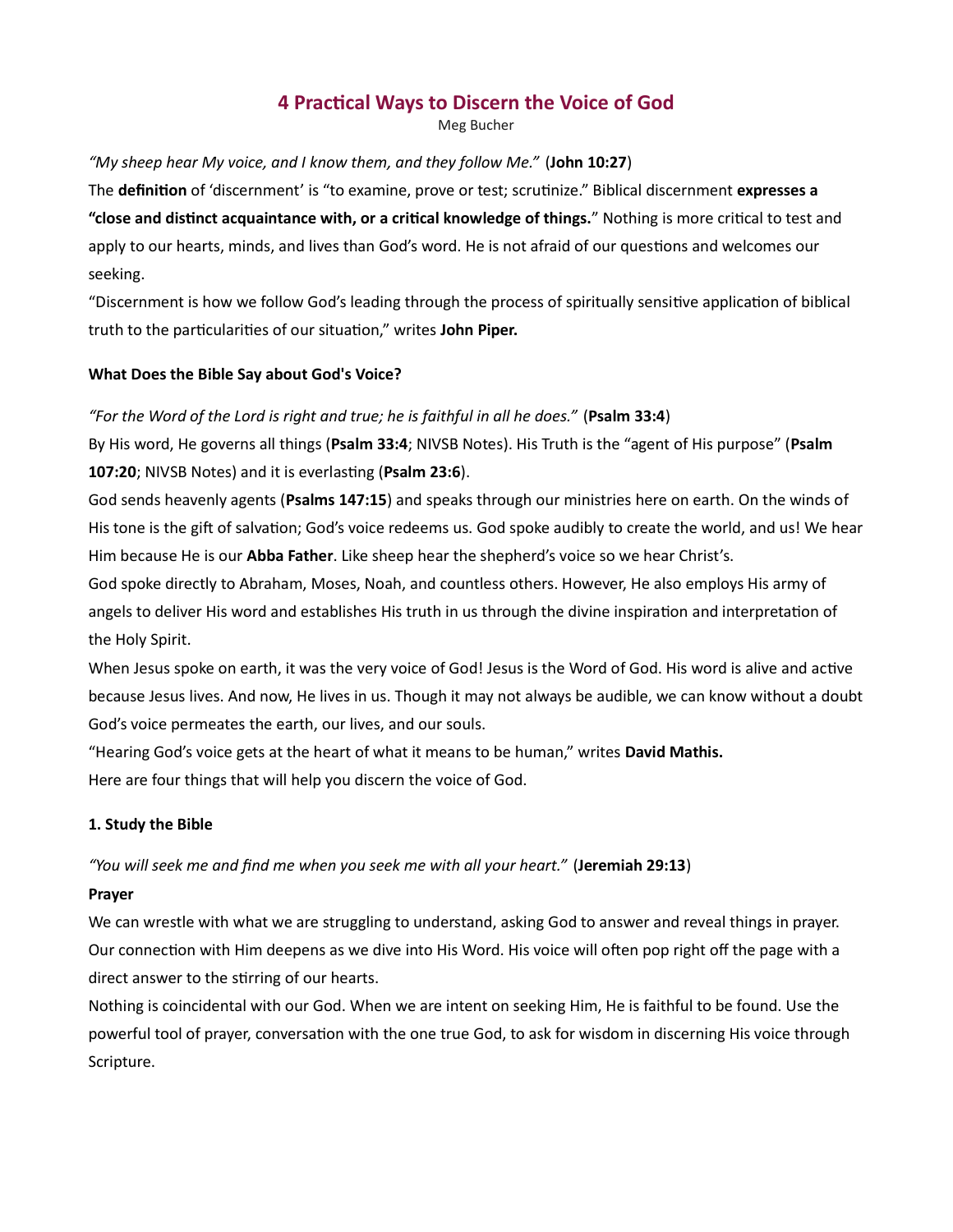## Discipline

Jesus awoke early in the morning to be with and talk to God. If He needed quiet time with His Father, we should be wary to walk out into the world unarmed.

There is no way around the discipline of studying God's Word. In order to hear His voice, we have to know what it sounds like. And to hear it, we have to quiet all other noise.

"For God's voice to sink into our minds and hearts, His words have to be there frequently, and they have to stay a while," writes Liz Ditty, highlighting the importance of meditating on God's Word. "Eastern meditation is characterized by clearing your mind," she explains, "but Christian meditation is about filling our mind with the words, thoughts and images of Scripture."

## **Repetition**

"Hearing the voice of God is about so much more than knowing what to do," Cara Joyner writes. "It's about relationship."

Studying God's Word isn't just a task we can check off each day; it's involving Him in our daily lives. When we repeatedly let Him into the cracks of our hearts, He starts to sweep them out and make them new. Similar truths will start to wave flags of victory in conquered parts of our hearts. We will begin to remember and recall His faithfulness as He answers prayers and speaks to us through different seasons of our lives.

# 2. Interact with Others

## "As the body without the spirit is dead, so faith without deeds is dead." (James 2:26)

## Service

Created in the image of the one true God, we are meant to honor Him in everything we do. A huge part of our faith is reflected in the way we treat and serve others.

Jesus said, next to the most important commandment to love God with all of our hearts, that we are to love our neighbor as ourselves. We are placed in each other's lives to teach, encourage, help, and hold each other accountable. When we are actively living a life of faith, He will connect a passage we read in the morning to a conversaƟon with a friend.

Seeking God isn't just absorbing scriptural truths; it's allowing Him to extract what He has put in us and use it in the community He's placed us in. The Bible tells us not to sit idle for good reason. When we move, our great God grows our faith and His voice becomes more recognizable.

#### Wise Counsel

Mentors in the faith are important. They can be found formally or organically, and as we seek more of God, we will find those people.

Prayerfully ask God to send spiritual mentors who can help you recognize God's voice and even speak His words into your life. We don't need to seek out 'Pinterest-worthy' people; their lives will speak for themselves, and their knowledge of the word of God is vital. Their advice will come, not from their own prideful opinions, but from the truth of God's Word coupled with real life experience.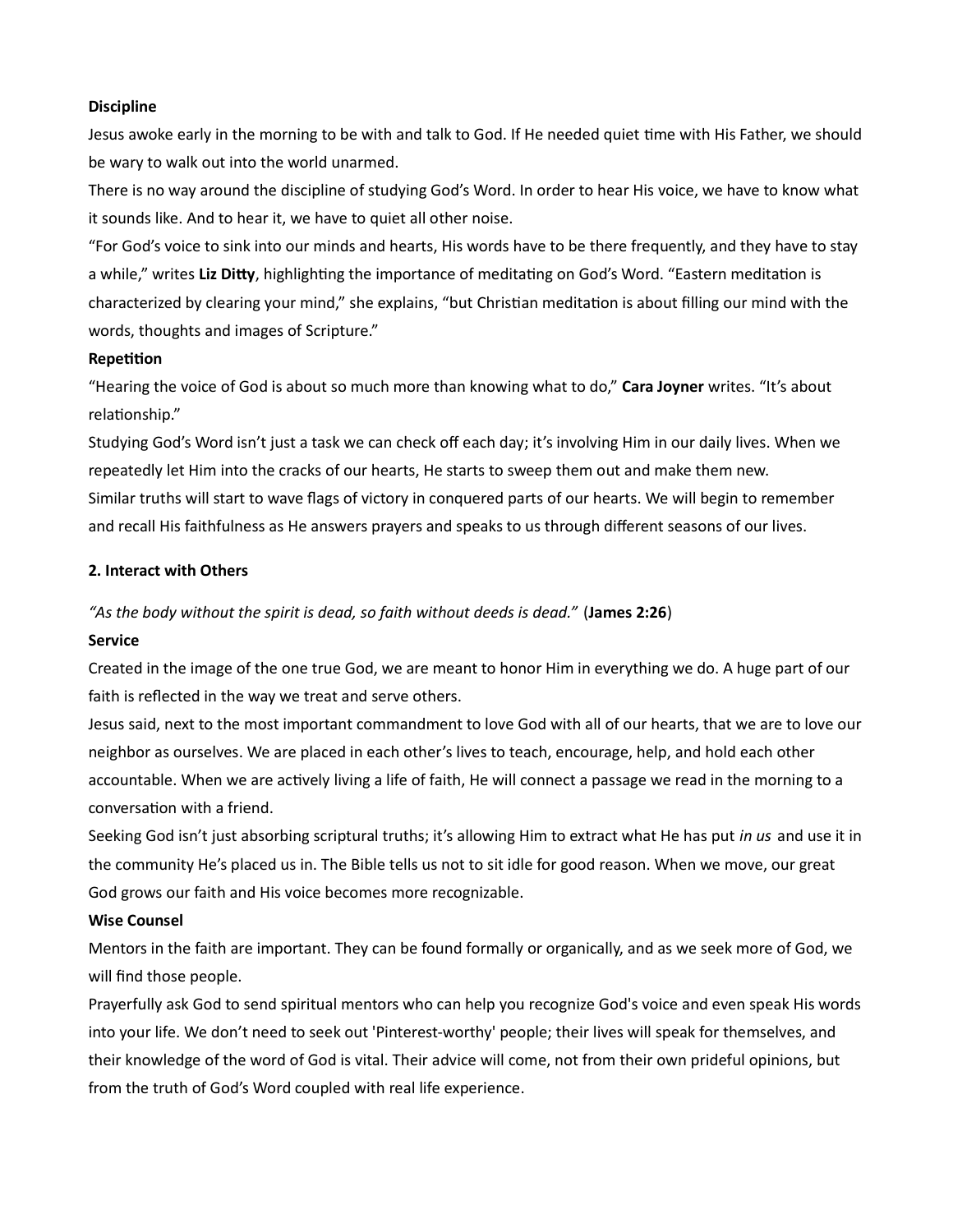## 3. Look for the Good

# "But solid food is for the mature, who by constant use have trained themselves to distinguish good from evil." (Hebrews 5:14)

When we diligently study the Word of God, praying for Him to reveal hidden things and involving Him in our daily lives, we stack bricks on a solid foundation of truth. As we diligently aim to know and live the truth, we are increasingly able to hear His voice.

"As we seek truthful things, we're forced to confront our own falsehood," writes Hannah Anderson. "As we pursue justice, we must grapple with our own injustice. And as we search for whatever is lovely, we learn to reject the tawdry and pragmatic for things of eternal worth and beauty." The more we know God, the more we know how far we all fall short. Remembering who He is reminds us we are all forgiven and never loved less.

## 4. Reject Perfectionism

## "Stop judging by mere appearances, but instead judge correctly." (John 7:24)

Perfection is impossible this side of heaven. One man, Jesus, lived a perfect life without sin. The more we learn to own and learn from our mistakes the wiser we will be.

Discerning, hearing God and understanding what He's trying to say to us, requires our attention. Nothing gets our attention like pain. Painful circumstances cause us to focus intensely on Him for help. When we run from our mistakes, we are cheating ourselves of hearing Him.

"Discernment requires time and effort," says Dr. Charles Stanley "You can't simply move through life, thoughtlessly reacting to situations yet never learning from them. Take time to reflect on your responses and observe the consequences of your actions and choices. If you feel convicted by what you notice, let that motivate you to begin a lifelong pursuit of the Lord and His ways."

#### Verses on Discernment

"Who is wise? Let them realize these things. Who is discerning? Let them understand. The ways of the LORD are right; the righteous walk in them, but the rebellious stumble in them." (Hosea 14:9)

"The person without the Spirit does not accept the things that come from the Spirit of God but considers them foolishness, and cannot understand them because they are discerned only through the Spirit." (1 Corinthians 2:14)

"For God is not a God of disorder but of peace—as in all the congregations of the Lord's people." (1 Corinthians 14:33)

"If anyone teaches otherwise and does not agree to the sound instruction of our Lord Jesus Christ and to godly teaching, they are conceited and understand nothing. They have an unhealthy interest in controversies and quarrels about words that result in envy, strife, malicious talk, evil suspicions and constant friction between people of corrupt mind, who have been robbed of the truth and who think that godliness is a means to financial gain." (1 Timothy 6:3-5)